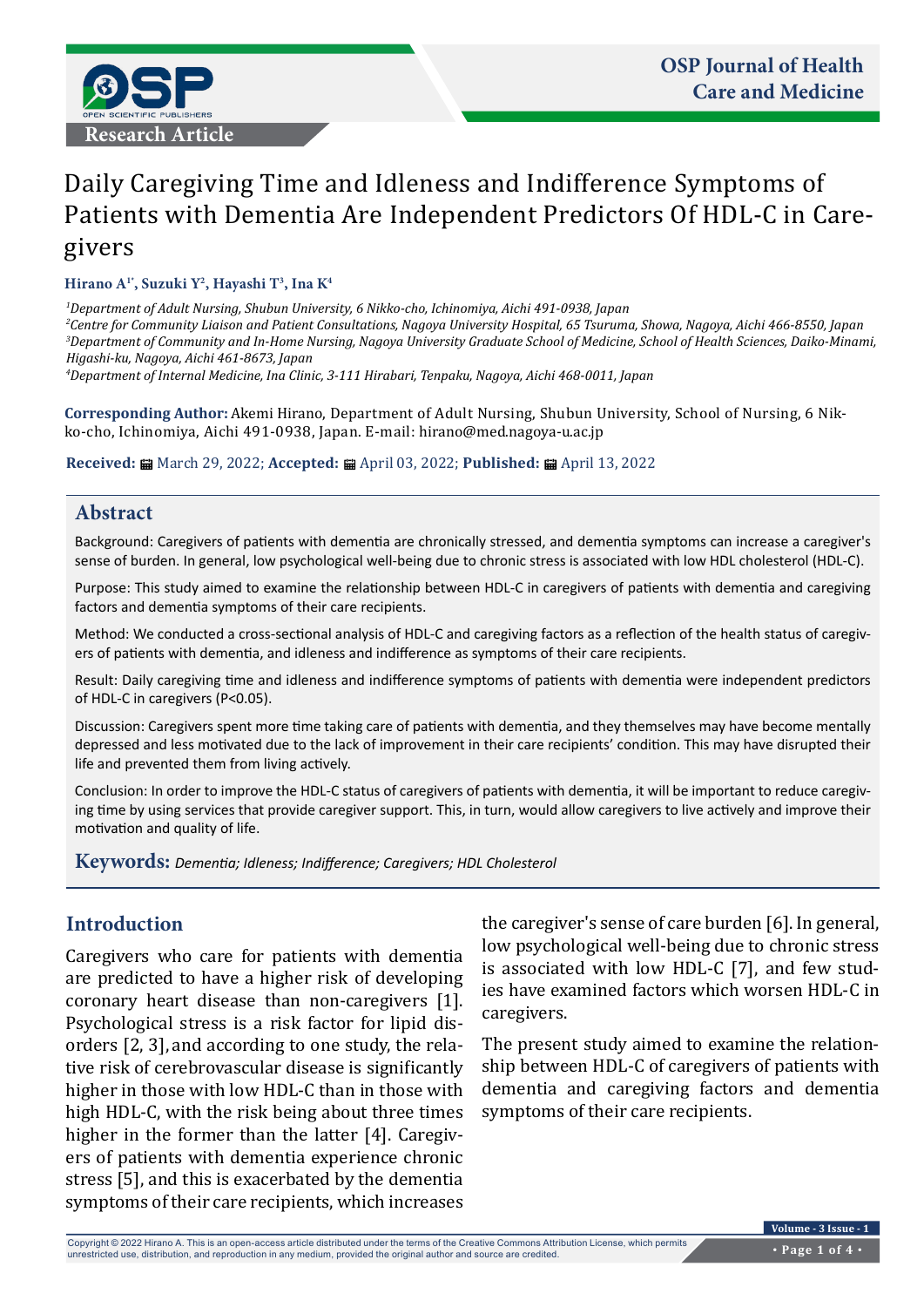## **Methods**

#### **Participants**

Participants of this study were caregivers aged ≥65 years who lived with a patient with dementia (hereafter, "care recipient"). Caregivers with poorly controlled hypertension, diabetes, and dyslipidemia were excluded.

#### **Research design**

We conducted a cross-sectional analysis of HDL-C and caregiving factors as a reflection of the health status of caregivers. HDL-C influences arterial stiffness and is a powerful determinant of cardiovascular disease [8]. Idleness and indifference, defined as the state in which patients with dementia have lost interest in their surroundings, were assessed as a reflection of care recipient symptoms.

## **Statistical analysis**

HDL-C level, daily caregiving hours, presence of co-residing family members/relatives to help with caregiving, and idleness and indifference symptoms of care recipients were entered as caregiver factors in Pearson's bivariate correlation analysis. HDL-C was used as a dependent variable in the regression linear analysis, and the following independent variables were used as factors contributing to HDL-C: caregiver hours of care per day, presence of family members or relatives living together to help with care, and idleness and indifference symptoms of care recipients. P<0.05 was considered statistically significant.

#### **Ethical considerations**

This study was approved by the Bioethics Review Committee of Nagoya University. Written consent was obtained from all participants.

## **Results**

Table 1 summarizes the characteristics of the target population. Participants were caregivers aged ≥65 years who lived with a patient with dementia (care recipient). HDL-C levels were within the normal range, and daily caregiving time accounted for about one-third of the day. They were also in situations with few family members to help with caregiving. Idleness and indifference symptoms of care recipients were emerging and slightly interfering with her life.

## **Table 1:** Participant characteristics

|                                                       | Mean |      |
|-------------------------------------------------------|------|------|
| Caregiver                                             |      |      |
| HDL-C (mg/dl), standard value                         | 58.3 | 17.1 |
| Hours of care per day (hours)                         | 8.2  | 6.5  |
| Family members living togeth-<br>er to help with care | .20  | .40  |
| Dementia                                              |      |      |
| Idleness and indifference                             | 26   | 34   |

*HDL-C: high-density lipoprotein cholesterol*

Table 2 shows associations between HDL-C and caregiving factors and care recipient symptoms. There was a weak association between caregiver HDL-C and daily caregiving time (r=-0.217). HDL-C and idleness and indifference symptoms were also weakly correlated (r=-0.270). Daily caregiving time and co-residing family members who help with caregiving were weakly correlated as well (r=-0.260).

**Table 2:** Associations between HDL-C and caregiving factors and care Recipient factors

|                                                                 |         | Hours<br>of care<br>HDL-C per day<br>(hours) | Family mem-<br>bers living to-<br>gether to help<br>with care | <b>Idleness</b><br>and indif-<br>ference |
|-----------------------------------------------------------------|---------|----------------------------------------------|---------------------------------------------------------------|------------------------------------------|
| HDL-C                                                           | 1.000   | $-.217$                                      | $-.153$                                                       | $-.270$                                  |
| Hours of<br>care per day<br>(hours)                             | $-.217$ | 1.000                                        | $-.260$                                                       | $-.151$                                  |
| Family<br>members<br>living<br>together to<br>help with<br>care | $-153$  | $-260$                                       | 1.000                                                         | .192                                     |
| Idleness and<br>indifference                                    | $-.270$ | $-151$                                       | .192                                                          | 1.000                                    |

*HDL-C: high-density lipoprotein cholesterol; R: Pearson's correlation coefficient*

Table 3 shows the results of regression linear analysis of HDL-C and caregiving factors and care recipient symptoms. Daily caregiving time and idleness and indifference symptoms were found to be independent predictors of caregiver HDL-C. Low HDL-C was significantly associated with increased daily caregiving time (P<0.05), and low HDL-C was significantly associated with increased idleness and indifference symptoms of care recipients (P<0.05).

**Citation:** Hirano A, Suzuki Y, Hayashi T, Ina K (2022) Daily Caregiving Time and Idleness and Indifference Symptoms of Patients with Dementia Are Independent Predictors of HDL-C in Caregivers. *OSP Journal of Health Care and Medicine* 3: HCM-3-135.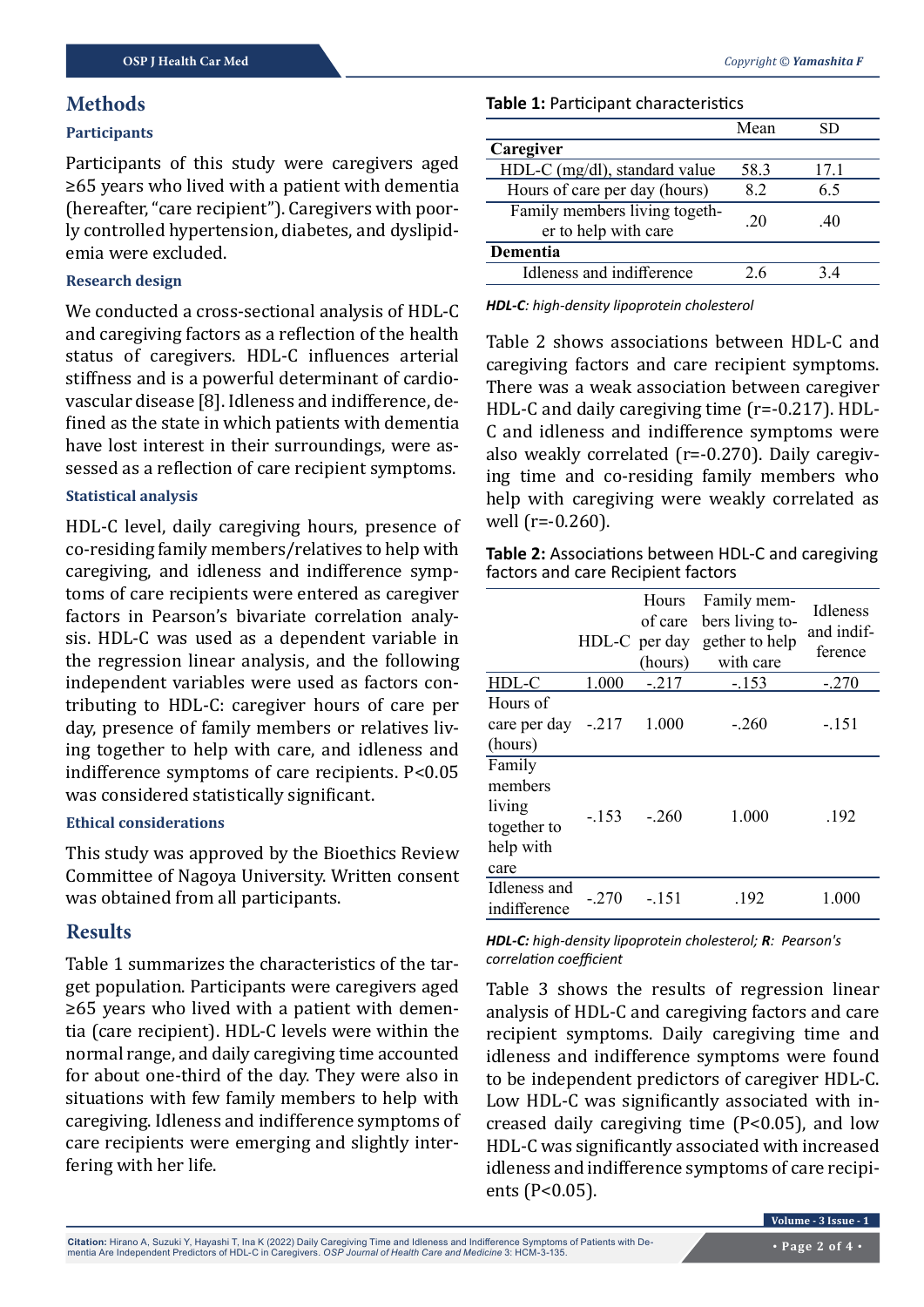## **Discussion**

This study revealed a relationship between HDL-C of caregivers of patients with dementia and caregiving factors and care recipient symptoms. HDL-C was significantly associated with daily caregiving time and idleness and indifference symptoms of care recipients.

**Table 3:** Regression linear analysis of caregiver HDL-C and idleness and indifference symptoms of care recipients

| <b>HDL-C</b><br>model | Variables                                           | ß | t value P                |  |
|-----------------------|-----------------------------------------------------|---|--------------------------|--|
|                       | (fixed number)                                      |   | 15.569 .000              |  |
|                       | Hours of care per day<br>(hours)                    |   | $-.306$ $-.2.232$ $.030$ |  |
|                       | Family members living<br>together to help with care |   | $-.179$ $-.1.295$ $.202$ |  |
|                       | Idleness and indifference -.282 -2.092              |   |                          |  |

*HDL-C: high-density lipoprotein cholesterol; P: Significance probability*

The lipid profile of caregivers has been reported to worsen over time [9]. In this study, caregiver HDL-C was significantly associated with caregiving factors and care recipient symptoms. There was also a weak correlation between caregiver HDL-C and daily caregiving time, with low HDL-C being significantly associated with increased daily caregiving time. The substantial amount of time spent caring for elderly care recipients may be one explanation for the decrease in HDL-C observed among caregivers. In fact, these caregivers spent one-third of the day providing care, and this was partly attributed to the fact that they did not have any family members living with them who could help with the caregiving. This may reflect the social background of many elderly couple households in Japan, in which elderly people are cared for by other elderly people. Caregivers take on the responsibility of caring for the elderly, likely due in part to significant increases in average monthly costs of care [10]. This, in turn, may lead to the accumulation of physical fatigue over a long period and lack of exercise among caregivers. In addition to the decline in physical function with age, nursing care may also exacerbate the lack of exercise, and an insufficient understanding of the care recipient's illness and how to care for them may needlessly prolong the time of care. In this regard,

exercise can improve the lipid profile and contribute to cardiovascular health [11]. For instance, one study found that HDL-C improved when caregivers attended a training program offered as social support [12]. These findings highlight the importance of caregivers understanding the disease of their care recipients and how to provide care, as well as the need for exercise, which can improve HDL-C and reduce the risk of developing cardiovascular disease.

Previous studies have shown that psychiatric symptoms of patients with dementia are closely related to the caregiver's sense of burden of care, and that providing care to such patients leads to a decline in the general health of caregivers [13]. In the present study, we found that caregiver HDL-C was also weakly correlated with symptoms of inactivity and apathy of care recipients, and that low caregiver HDL-C was significantly associated with increased idleness and indifference symptoms of the care recipients. Idleness and indifference symptoms in care recipients can interfere with life events and result in the loss of motivation and interest in daily life. Caregivers spend more time caring for such individuals, which in turn may lead to mental depression and less motivation among the caregivers themselves due to the lack of improvement in the care recipient's condition. This can disrupt the lives of caregivers and prevent them from living active lives. Social support and indirect support can potentially help with relieving caregiver stress, confidence, and malaise [14], and caregivers should use such social services to alleviate mental stress.

## **Conclusion**

Increases in daily caregiving hours, along with idleness and indifference symptoms in care recipients were associated with a decrease in caregiver HDL-C. Reducing daily caregiving hours and improving care recipient symptoms may help increase caregiver HDL-C levels. Moreover, the use of services which support caregiving may also lead to improvements in caregiver HDL-C levels, since such services can reduce the amount of time spent caregiving, keep caregivers active, and improve their motivation and quality of life. Programs that alleviate and improve the symptoms of care recipients may also contribute to improvements in caregiver health. **Volume** - 3 Issue - 1